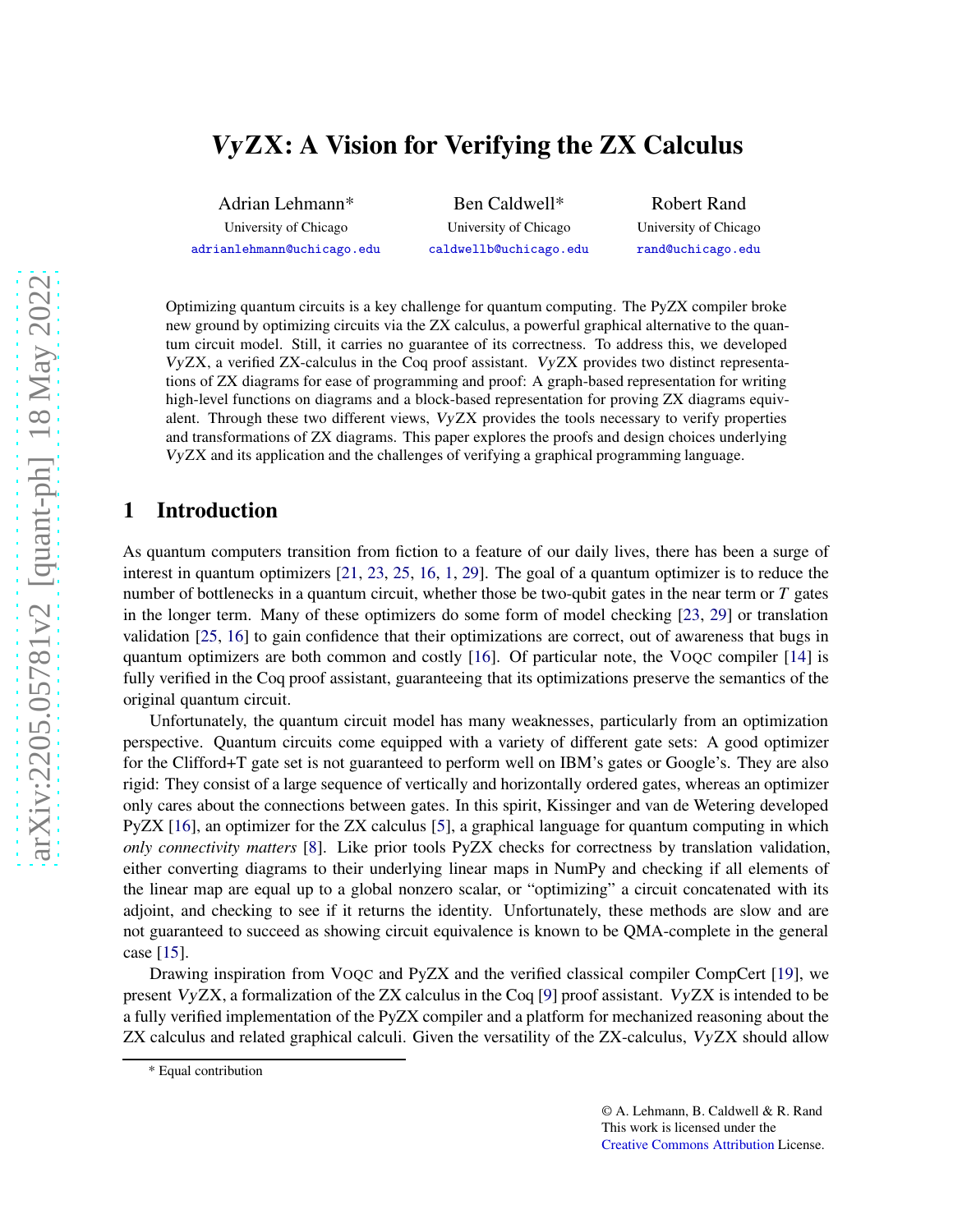us to tackle correctness issues in a range of domains, including lattice surgery [\[4\]](#page-12-8), circuit simulation [\[18\]](#page-12-9), and natural language processing [\[7\]](#page-12-10).

Unfortunately, while "only connectivity matters" is an excellent slogan for a graphical language, it poses significant challenges for formal verification. Computers do not talk in pictures: Internally, they impose a rigidity akin to that of the circuit model. Even the standard representations of graphs, like adjacency lists and adjacency matrices, are ill-suited to inductive reasoning of the sort Coq excels in. To address this, we formalize two views of ZX diagrams: *block representation*, in which wires and nodes are composed horizontally and vertically, and *graph representation*, which is more faithful to the standard representation of ZX diagrams.

We explore the motivation for creating VyZX in [Section 2.](#page-1-0) We layout the design decisions underlying VyZX and discuss their potential in [Section 3.](#page-3-0) There we also cover the inductive definition for ZX diagrams, how we apply semantics to them, and how we prove equivalence of two diagrams. We discuss how to convert from standard quantum circuits to our inductive diagrams [\(Section 3.5\)](#page-7-0) and how we can view our inductive diagrams as graphs [\(Section 4\)](#page-8-0). We sketch out a path from our current formalization of the ZX calculus to a full-fledged quantum optimizer that is integrated with the VOQC compiler and conclude with the many potential use-cases for VyZX in [Section 5.](#page-10-0) All code referenced in this paper can be found at <https://github.com/inQWIRE/VyZX>.

## <span id="page-1-0"></span>2 Verified Optimization and the ZX-Calculus

### 2.1 Verified Optimization

Quantum circuit optimizers take varied approaches to verify that their optimizations are well behaved. Some compilers, such as the one created by Nam et al. [\[21\]](#page-13-0), solely rely on unit testing to ensure correctness, though unit testing can only show the presence – not absence – of bugs. Quantinuum's  $t$  [ket] [\[24\]](#page-13-4) goes a step further and uses a Hoare logic system to check that certain postconditions, such as "the circuit contains no wire swaps", hold for various optimization passes. This is a useful system for a quantum optimizer to have, but checking that the postcondition holds does not guarantee that the optimization has returned an equivalent circuit to the input circuit. This gap in how we can verify quantum circuit optimizations has been filled by a few other compilers.

The quantum compilers CertiQ [\[23\]](#page-13-1) and Quartz [\[29\]](#page-13-3) attempt to alleviate this concern by adding systems to check for circuit equivalence. They use these systems throughout their development process to check optimizations. To check equivalence, they generate some proof obligations as SMT formulas and pass them along to Z3. This steps beyond compilers like  $t|ket$  as it actually attempts to validate the optimization. The key feature of compilers like Quartz and CertiQ is that they automate this validation of optimization passes. While this is a valuable way to make it easy to engineer new optimization passes, it is incomplete. Not every optimization can be verified by an SMT solver, and compilers using such solvers hence include certain optimization without validation. This undermines the validation itself if the entire thing is not validated. If we want to verify the optimizer completely, we need a stronger system that allows us to prove the correctness, not just pass it to an SMT solver.

The flaws of existing compilers inspired the development of the VOQC verified compiler [\[14\]](#page-12-2). VOQC uses SQIR [\[13\]](#page-12-11) and QuantumLib [\[26\]](#page-13-5) to provide a full-stack verification pipeline. All three libraries above are written in the Coq proofs assistant, providing them with strong correctness guarantees. VOQC ingests SQIR circuits from QASM [\[10\]](#page-12-12), then applies optimization passes that are proven correct at compile time in Coq, and hence do not require any automation as we have seen with CertiQ. Upon completion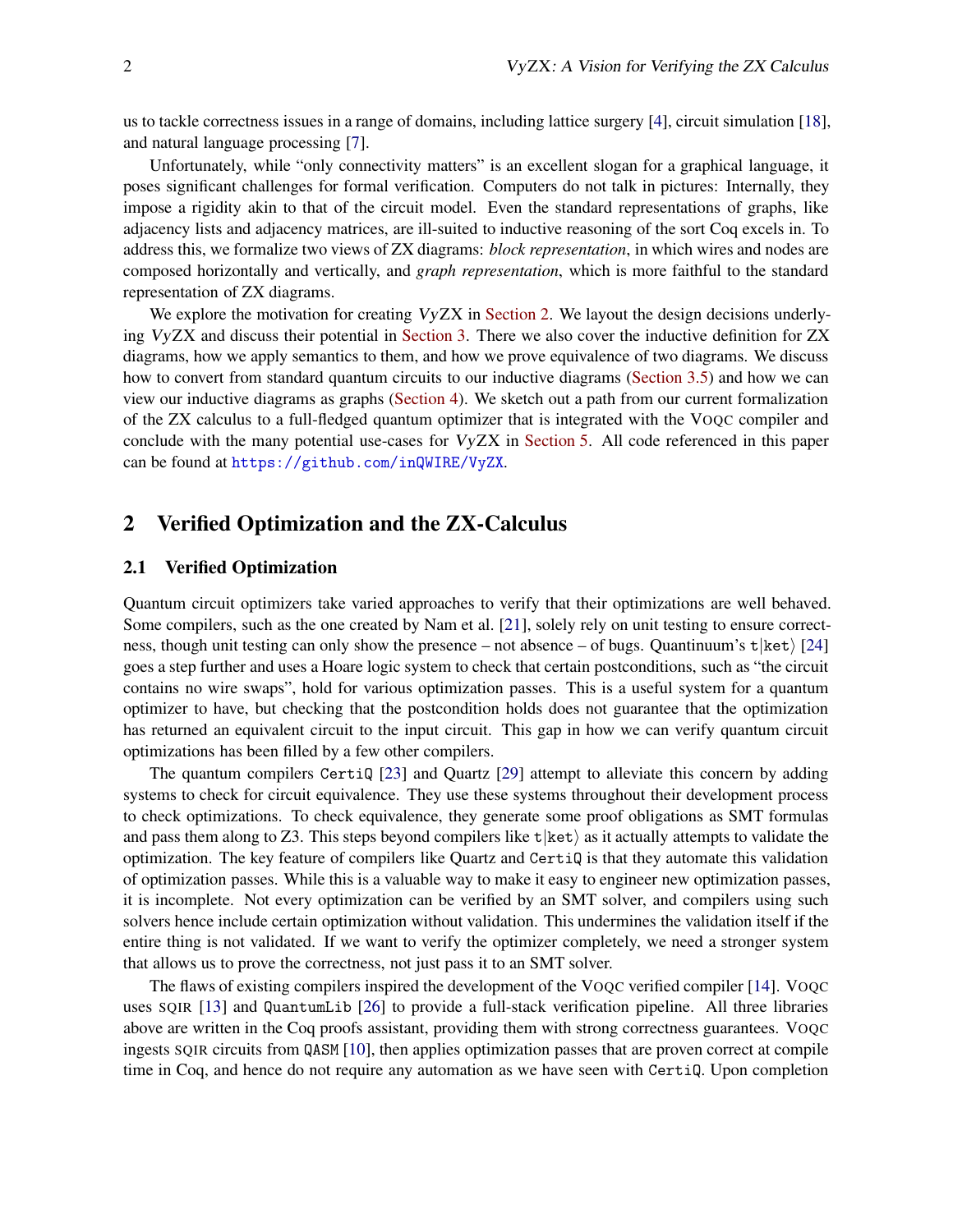SQIR circuits are converted back into QASM. SQIR can also handle multiple different gate sets, which are related to a base gate set that is used for proof.

### <span id="page-2-3"></span>2.2 ZX calculus

In contrast to the circuit model used by VOQC and other optimizers, ZX diagrams are a graphical representation of quantum operations. The ZX calculus [\[6\]](#page-12-13) uses such diagrams together with a set of rewrite rules to manipulate quantum operations. Fundamentally, ZX diagrams are graphs with green and red nodes<sup>[1](#page-2-0)</sup>, called Z and X spiders, with *in* inputs and *out* outputs, along with a rotation angle  $\alpha \in [0, 2\pi)$ . If the rotation angle is 0 it can be omitted. The semantics of Z spiders and X spiders are shown in [Figure 1.](#page-2-1)

<span id="page-2-1"></span>

Figure 1: Z and X spiders with their standard bra-ket semantics.

These spiders are connected through edges. Edges can either be regular edges or Hadamard edges, which are represented as dotted lines in diagrams and implicitly add a Hadamard gate on their path. These Hadamard edges can be treated as syntax for regular edges with three nodes, see [Figure 5.](#page-5-0) For more on the ZX-calculus, we recommend John van de Wetering's excellent survey of the topic [\[27\]](#page-13-6).

## <span id="page-2-4"></span>2.3 ZX Calculus Optimization

Our work is inspired by PyZX optimizations, which is based on work by Duncan et al. [\[11\]](#page-12-14) and Kissinger and van de Wetering [\[17\]](#page-12-15). Duncan et al.'s describe how to optimize ZX diagrams with graph-theoretic rules. They begin by outlining a restriction on ZX diagrams, called *graph-like form*. Such diagrams are restricted to having only one kind of node (the Z spider), one kind of edge (Hadamard edge), no selfloops, and the condition that each node has a unique parent (i.e., either only one input or output). They show that one can freely convert between unrestricted ZX diagrams and graph-like ZX diagrams with equivalent semantics. Using graph-like form, they use graph operations, such as local complementation and pivoting, to reduce the number of Clifford gates (corresponding to nodes containing multiples of  $\pi/2$ ) in their circuits by combining nodes.

Since the algorithm above does not reduce the number of non-Clifford gates in a circuit, Kissinger and van de Wetering [\[17\]](#page-12-15) devised an optimization strategy for ZX calculus to reduce the T-gate count, *T* gates beings the most expensive operations for error-corrected quantum computers. To achieve this, they remove any non-Clifford angles from spiders by splitting them into so-called *phase gadgets*, as shown in [Figure 2.](#page-2-2) Then, the resulting

<span id="page-2-2"></span>

Figure 2: A phase gadget

Clifford gates are optimized as previously described. Finally, phase gadgets are fused back into the diagram resulting in an optimized diagram. In merging multiple phase gadgets spiders, the phase gadgets themselves can be merged, creating angles that are multiples of  $\frac{\pi}{2}$  that can be fused into the Clifford

<span id="page-2-0"></span><sup>1</sup>We chose accessible shades of green and red for this paper (see <https://zxcalculus.com/accessibility.html>)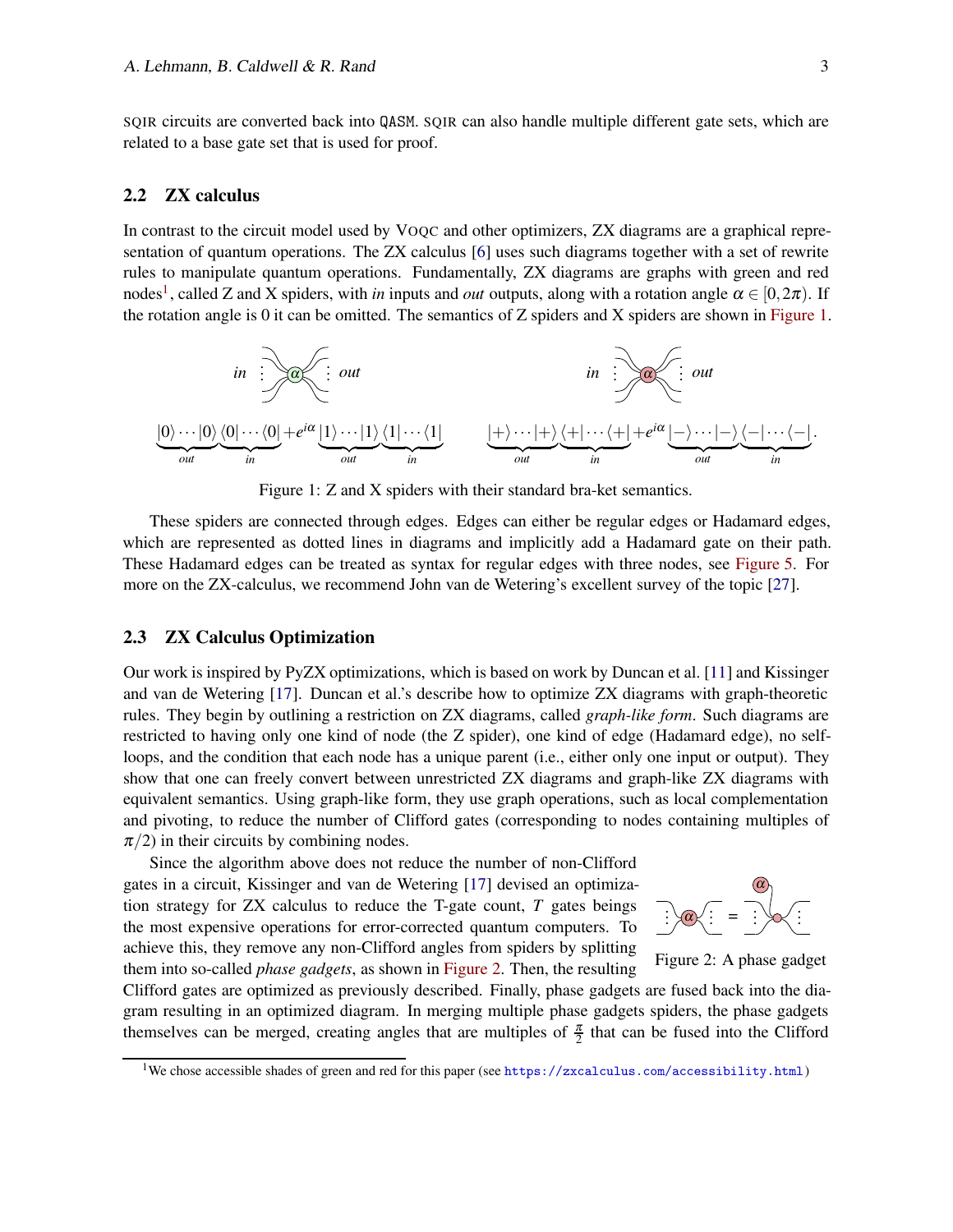part of the diagram, reducing the number of non-Clifford gates. With these optimizations, the ZX-based optimizer PyZX achieves state-of-the-art performance [\[16\]](#page-12-0) on Maslov's reversible benchmark suite [\[20\]](#page-13-7).

VOQC and PyZX both stand out as significant quantum optimizers for their use of formal verification and the ZX-calculus, respectively. With VyZX, we set out to combine these two ideas into one quantum circuit optimizer.

# <span id="page-3-0"></span>3 VyZX

In designing VyZX, we wanted to make it easy to write recursive or inductive functions over diagrams. In a proof assistant like Coq, inductive structures allow for inductive proofs. Having the ability to use inductive proofs was a core goal for our definition as it would greatly simplify proofs. For inspiration, we looked at diagrams for symmetric monoidal categories as described by Selinger [\[22\]](#page-13-8).We reduced the basic requirements for our string diagrams to:

- 1. The unit object, which is the empty diagram,
- 2. The single wire,
- 3. Morphisms, which take *n* inputs to *m* outputs,
- 4. Braids, which swap two wires,
- 5. Sequential composition, which composes two diagrams in sequence , and
- 6. Tensor products, which arrange two diagrams in parallel.

These core objects give us our base language, consisting of a set of base morphisms, an empty diagram, a way to swap wires around, and the ability to compose diagrams in sequence and parallel. When we wish to apply this to the ZX calculus, we must decide what our language's *signature* will be. This signature constitutes the morphisms of our string diagram. For the ZX calculus, a simple signature could include just the Z and X spiders. We also include caps and cups in our signature to make diagrams easier to write, which are standard morphisms for string diagrams. The building blocks for creating string diagrams inductively are given in [Figure 3,](#page-3-1) which we expand upon to build different representations for ZX diagrams.

<span id="page-3-1"></span>

Figure 3: From left to right, the braid, sequential composition, tensor product, cap, and cup for symmetric monoidal string diagrams.

### <span id="page-3-2"></span>3.1 Block Representation ZX Diagrams

Our first goal with VyZX is to create diagrams that can be used for proof in Coq. We accomplish this by giving an inductive definition for ZX diagrams. We refer to this representation as *block representation ZX diagrams* in reference to how they may be stacked together and how stacks can line up with one another. Each ZX diagram holds information about how many inputs and outputs it has, allowing us to define composition in a way that matches the outputs and inputs of two diagrams through a Compose constructor. We also have a Stack operation that places one diagram on top of another. Our base constructors are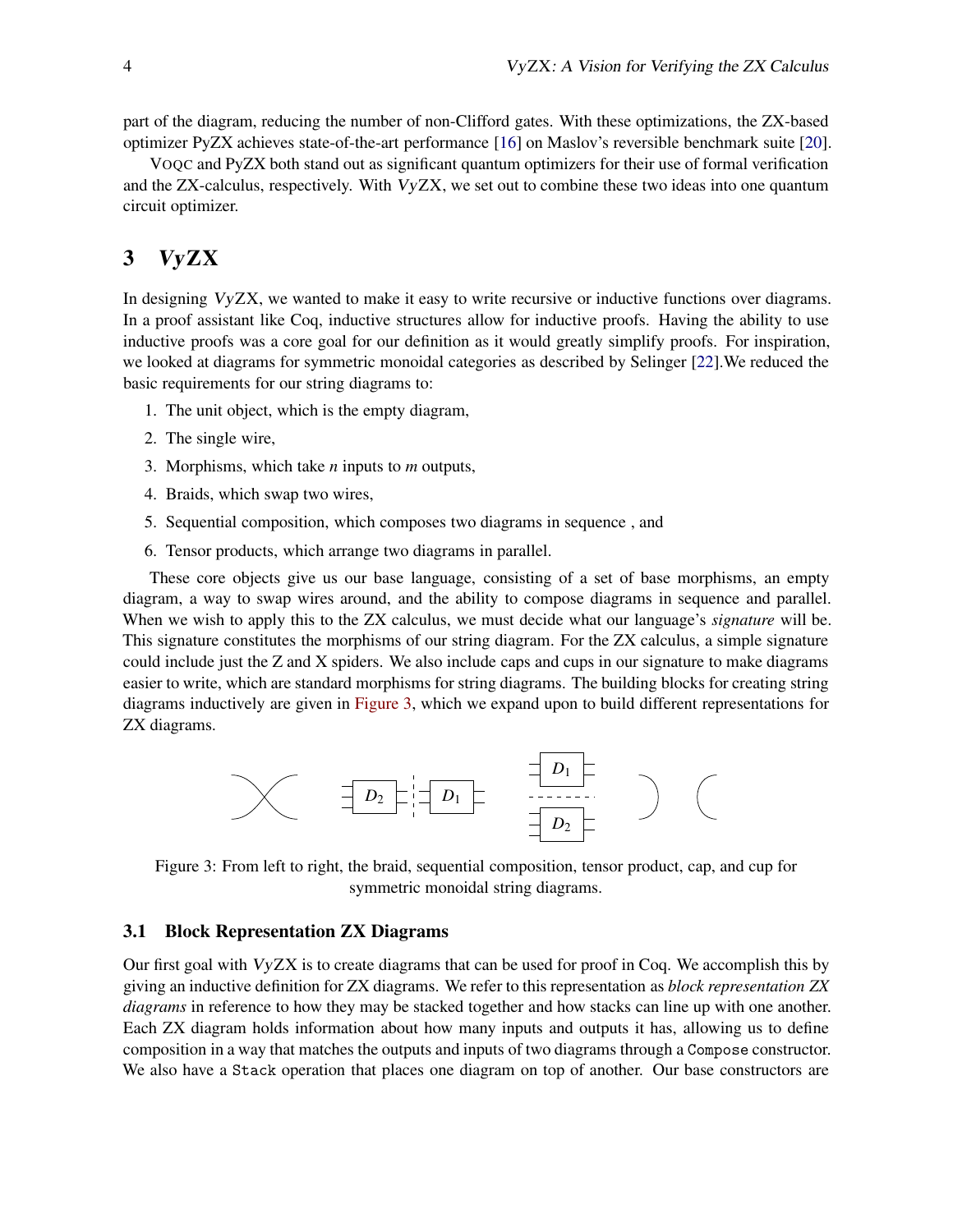<span id="page-4-0"></span>

| in out : $\mathbb N$ $\alpha$ : $\mathbb R$             | in out : $\mathbb{N}$ $\alpha$ : $\mathbb{R}$       |
|---------------------------------------------------------|-----------------------------------------------------|
| Z_Spider in out $\alpha$ : ZX in out                    | X_Spider in out $\alpha$ : ZX in out                |
| Cap:ZXO2<br>Cup: ZX 2 0                                 | Swap: $ZX$ $2$ $2$<br>Empty: ZX 0 0                 |
| zx1 : ZX in mid<br>zx2 : ZX mid out                     | $\text{zx1}:$ ZX in1 out1 $\text{zx2}:$ ZX in2 out2 |
| Compose $z \times 1$ $z \times 2$ : $z \times x$ in out | Stack zx1 zx2 : ZX $(in1 + in2)$ $(out1 + out2)$    |

Figure 4: The inductive constructors for block representation ZX diagrams

the Z\_Spider, X\_Spider, Cap, Cup, Swap, and Empty diagrams. The type of a ZX diagram is given by ZX :  $\mathbb{N} \to \mathbb{N} \to \mathbb{T}$ ype and the constructors are given by [Figure 4](#page-4-0) These eight constructors allow us to write simple recursive functions and inductive proofs over ZX diagrams while allowing us to describe arbitrary diagrams. Graphically these constructors correspond to the diagrams seen in [Figure 3](#page-3-1) with the addition of the Z and X spiders shown in [Figure 1.](#page-2-1)

We can view the same ZX diagrams that we describe using block representation not based on their building blocks but instead on nodes' adjacency. We refer to this view as the *graph representation*. In the following, we will see how graph representation can be useful for optimization and for proving certain rules. In [Section 4](#page-8-0) we will discuss how we can convert block representation to graph representation.

#### 3.2 Semantics of diagrams

Given our inductive definition for ZX diagrams, we can write a simple function [\(Algorithm 1\)](#page-5-1) for computing the semantics of a given ZX diagram. We use the matrix definition given in QuantumLib [\[26\]](#page-13-5) to compute the semantics. In QuantumLib a matrix is simply a function with type  $\mathbb{N} \to \mathbb{N} \to \mathbb{C}$  that takes in a row and column index and returns the associated complex number. First, we define the Z and X spider semantics, as stated in [Section 2.2,](#page-2-3) letting  $\times$  be matrix multiplication<sup>[2](#page-4-1)</sup>,  $I_{m\times n}$  be the *m* by *n* identity matrix, *H* be the Hadamard matrix,  $\otimes$  the Kronecker product, and  $H^{\otimes n}$  be the *n*th power of *H* with the Kronecker product. With spider semantics complete, we define our other base constructors, stacks and composes using the Kronecker and matrix products.

### 3.3 Proportionality of diagrams

Trivially two syntactically equal diagrams are to be considered equal. For making useful statements, however, we require a notion of semantic equivalence. Intuitively, one might define that as equivalence of matrices produced by ZX\_semantics (as shown in [Algorithm 1\)](#page-5-1). In the ZX calculus, though, we only care about equivalence up to multiplication by a constant factor, as rules will introduce constant factors and we are able to rebuild any constant factor if necessary using ZX constructions [\[27\]](#page-13-6).

Within VyZX we define a relation called *proportional* and give it the notation  $\propto$ . We say  $zx_1 \propto zx_2$  if there is a non-zero complex number *c* such that  $ZX$ <sub>-</sub> semantics  $zx_1 = c * ZX$ -semantics  $zx_2$ . We prove that  $\alpha$  is an equivalence relation as we might expect. We then prove that our composition operators respect proportionality: That is, if  $zx_1 \propto zx'_1$  and  $zx_2 \propto zx'_2$  then Compose  $zx_1$   $zx_2 \propto$  Compose  $zx'_1$   $zx'_2$  and Stack  $zx_1$   $zx_2 \propto$  Stack  $zx'_1$   $zx'_2$ . We add this fact to Coq as a *parametric morphism*, allowing us to rewrite using our equivalences even inside a broader diagram. With proportionality defined, we proceed to verify different rewrite rules within the ZX calculus by proving their diagrams to be proportional.

<span id="page-4-1"></span><sup>&</sup>lt;sup>2</sup>We chose to align our notation with  $QuantumLib$  rather than mathematical convention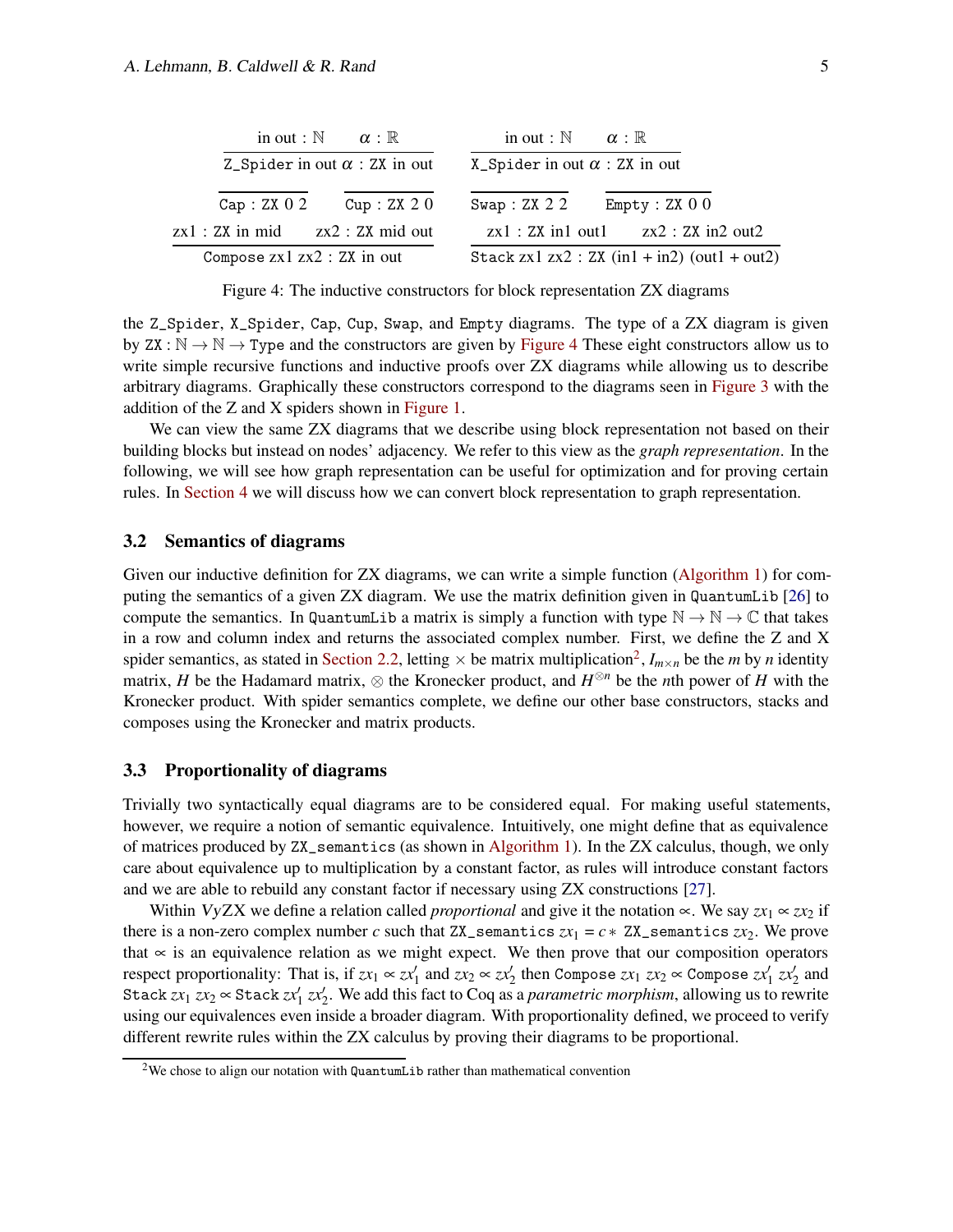<span id="page-5-1"></span>Algorithm 1 ZX Diagram Semantics

function  $Z$ \_SPIDER\_SEMANTICS(in, out,  $\alpha$ ) return  $\begin{bmatrix} 1 & 0 & \cdots & 0 & 0 \end{bmatrix}$  $\begin{array}{c} \hline \end{array}$  $\bigg\}$  $\begin{array}{ccccccccc}\n0 & 0 & \cdots & 0 & 0\n\end{array}$ . . . . . . . . .  $\begin{vmatrix} 0 & 0 & \cdots & 0 & 0 \\ 0 & 0 & \cdots & 0 & e^{i\alpha} \end{vmatrix}$ 0 0 ··· 0 *e i*α 1  $\mathbf{I}$  $\mathbf{I}$  $\mathbf{I}$ Ť  $\mathbf{I}$ function  $X_S$ PIDER\_SEMANTICS(in, out,  $\alpha$ ) **return**  $H^{\otimes out} \times \mathbb{Z}$  \_SPIDER\_SEMANTICS(in, out, α)  $\times$  *H* **function**  $ZX\_SEMANTICS(zx:ZX in out): \mathbb{C}^{in \times out}$ switch zx do case Empty return  $I_{1\times 1}$ case Swap return  $[1,0,0,0]$  $\begin{bmatrix} 0,0,1,0 \\ 0,1,0,0 \end{bmatrix}$  $\left[0,0,1,0\right]$  $\left[0, 1, 0, 0\right]$ case Cap **return**  $[1,0,0,1]^{T}$ case Cup return  $\left[1,0,0,1\right]$ case Z\_Spider in out  $\alpha$ return  $Z$ \_SPIDER\_SEMANTICS(in, out,  $\alpha$ ) case X\_Spider in, out  $\alpha$ return  $X_S$ PIDER\_SEMANTICS(in, out,  $\alpha$ ) case Stack zx1 zx2 return ZX\_SEMANTICS(zx1) ⊗ ZX\_SEMANTICS(zx2) case Compose zx1 zx2 return  $ZX\_SEMANTICS(zx2) \times ZX\_SEMANTICS(zx1)$ 

 $\triangleright$  Equivalent to  $|0\rangle \cdots |0\rangle$  $\overline{\phantom{a}}_{out}$ *out*  $\langle 0| \cdots \langle 0|$  $\overline{\phantom{a}}_{\!}^{i}$ *in* +*e i*α  $|1\rangle\cdots|1\rangle$  $\overline{\phantom{a}}_{out}$ *out*  $\langle 1| \cdots \langle 1|$  $\overline{\phantom{a}}_{in}$ *in* ⊗in ⇒ Equivalent to  $|+\rangle \cdots |+\rangle$  $\overline{\phantom{a}}_{out}$ *out*  $\langle +|\cdots\langle +|$  $\overline{\smash{\big)}_{\smash{\mathit{in}}}}$ *in* +*e i*α |−i···|−i | {z } *out* h−|··· h−|  $\overline{\phantom{a}}_{in}$ *in*

### <span id="page-5-2"></span>3.4 Proving the Correctness of the ZX-Calculus

We can now show the rules to manipulate and simplify VyZX diagrams. For readability, we show most rules in graph representation.

Common gates We translated common gates from the circuit model to the ZX-calculus and proved their semantic correctness, shown in [Figure 5.](#page-5-0)

<span id="page-5-0"></span>

Figure 5: Quantum gates represented in the ZX calculus. Note that the *H* node omits the its label and is common to ZX diagrams as syntactic sugar for the rotations above.

**Stack & Compose distribute** Sequential composition and stacking distribute as long as the individual diagrams have compatible dimensions by the rules stated in [Section 3.1.](#page-3-2) [Figure 6](#page-6-0) shows this property visually. This fact is central to proving statements in block representation as it enables the diagram's structure to be changed while keeping the components the same.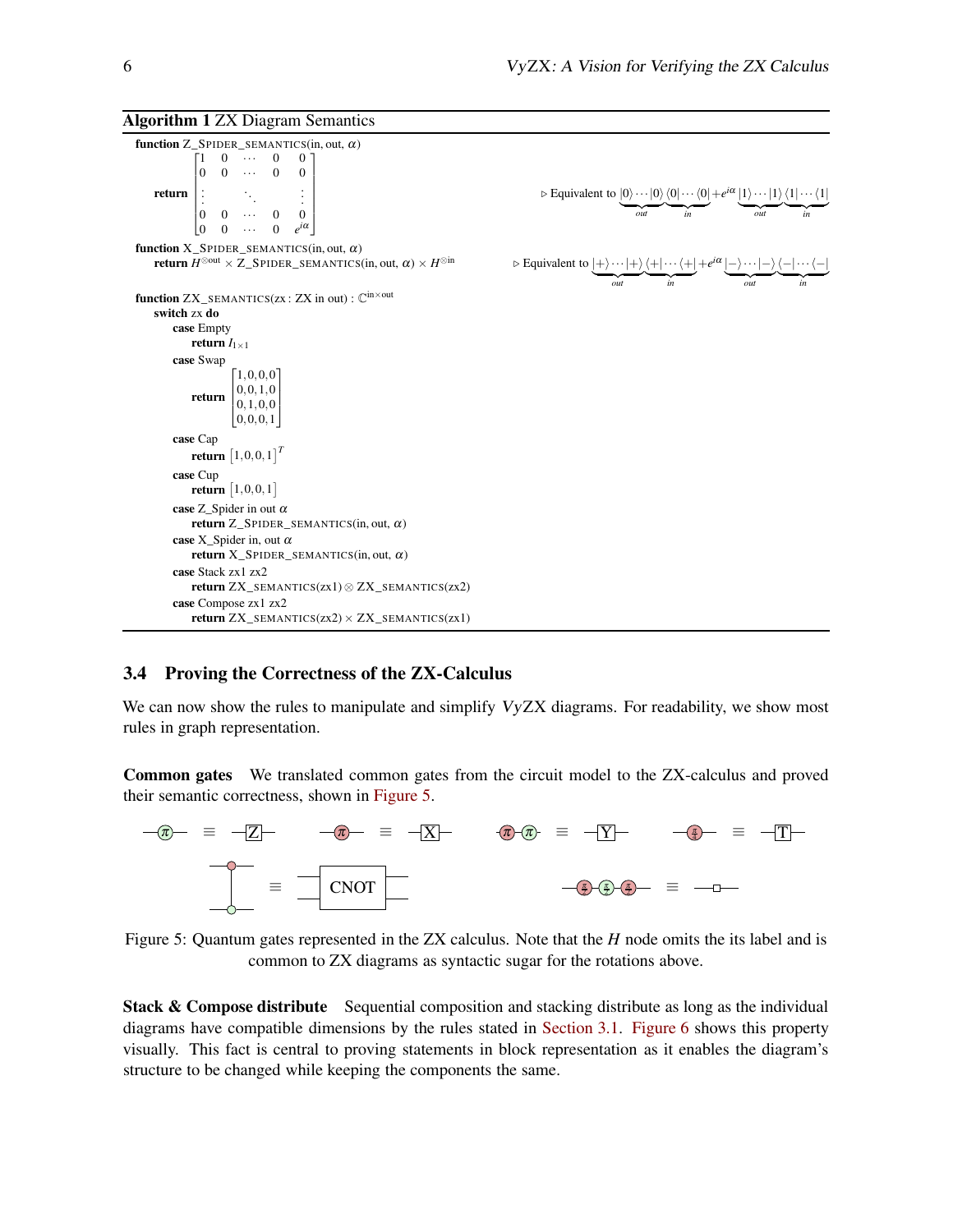<span id="page-6-0"></span>

Figure 6: The distribution of stack  $(\updownarrow)$  and compose  $(\leftrightarrow)$ .

Bi-Hadamard color changing We define a *colorswapped ZX diagram* as a ZX diagram with the same structure but with all Z spiders being replaced by X spiders (while keeping the angle) and vice versa; all other constructions such as Cap, Cup, and Swap do not change [\[8\]](#page-12-4). Henceforth, we denote the color-swapped version of a ZX diagram zx as ⊙zx. For a given spider, one can swap the spider's color while keeping the angle by composing a stack of Hadamards to the in and outputs. This "bi-Hadamard" construction is shown in [Figure 7a.](#page-6-1) Further, we see this holds for all other noncompositional ZX diagram components (SWAPs, Caps, and Cups) since they do not have color and do not cause

<span id="page-6-1"></span>

(a) Swapping a spider's color using a bi-Hadamard



(b) Swapping colors of a diagram using a bi-Hadamard construction



roration.We go on to show that, in fact, the bi-Hadamard rule is true for all color swapped ZX diagrams, as shown in [Figure 7b.](#page-6-1)

Color swapping Using the previous fact about bi-Hadamard constructions, we prove that if a rule can be applied to a ZX diagram  $zx_1$  transforming it into  $zx_2$ , then it can be applied to the color swapped diagram of  $zx_1$  transforming it into the color swapped diagram of  $zx_2$ . With this fact in mind, we only show one color configuration for any rule, understanding that it applies to the color-swapped version. In practice, this allows us to prove any rule only for one color configuration and get the color-swapped lemma for free. Since many proofs are computationally expensive, this greatly speeds up verification.

Bi-algebra rule The bialgebra rule, while not intuitive, is crucial for many ZX proofs as it allows for the rearranging of edges between nodes [\[27\]](#page-13-6). Unlike the rules we have so far, it requires proof at matrix level and hence has a computationally expensive proof. Though,

∝

 $\bigcirc$ 

 $\sim$ 

 $\infty$ 

once proven, it can be repeatedly applied, and given it rearranges edges can be used to prove many future facts.

Hopf rule The Hopf rule, like the bialgebra rule, deals with the interaction between Z and X spiders. It says that two edges between an X and a Z spider can be removed. Intuitively, this tells us that no matter how much

"information" we know about the X basis, given by our input, we do not get any information about the orthogonal Z basis [\[27\]](#page-13-6). In practice, the Hopf rule allows us to disconnect specific nodes in the diagram instead of changing their connection. As with the bi-algebra rule, this rule is proven directly on

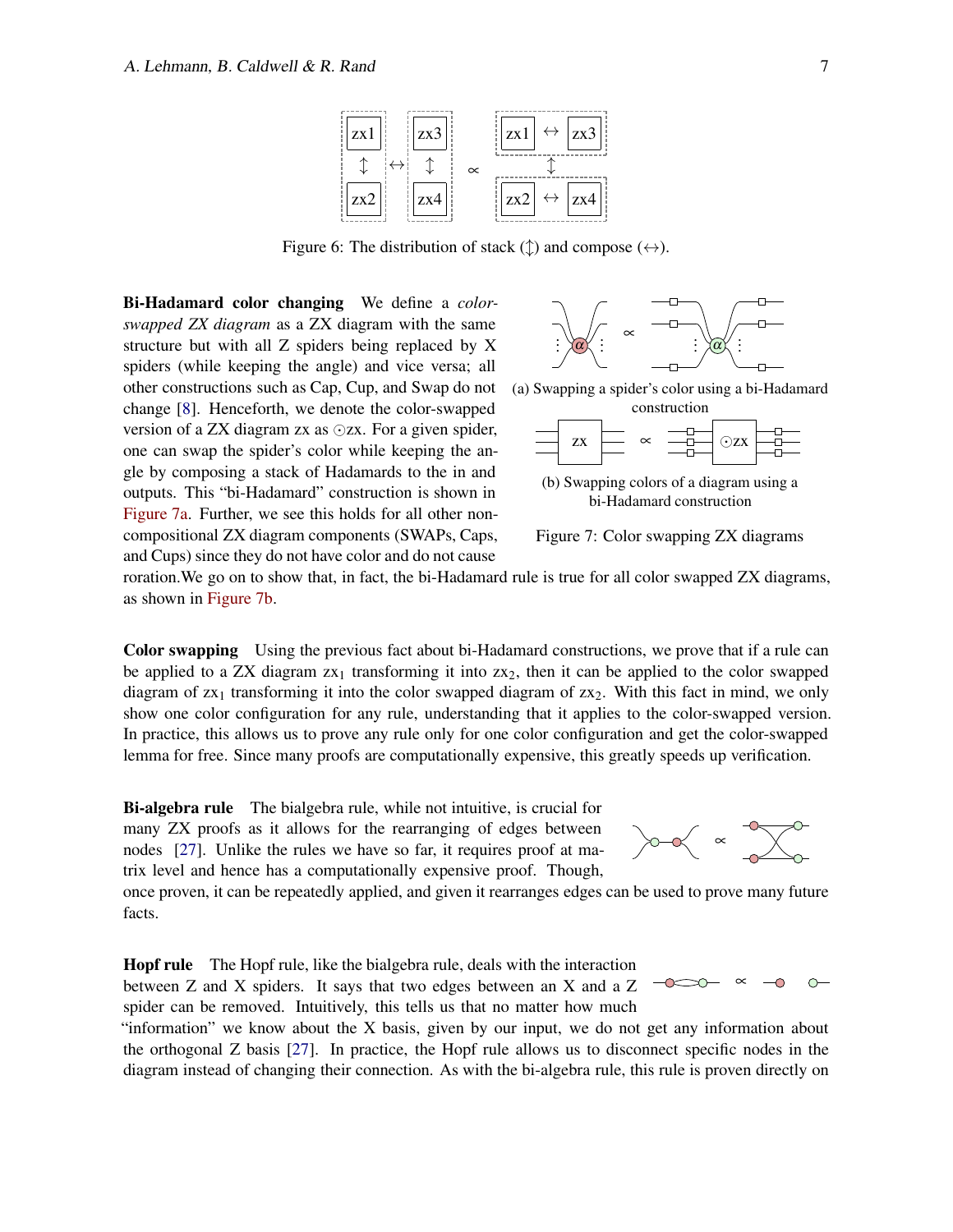matrices and requires computation, though since the intermediate matrices are smaller this proof is less computationally expensive.

**Bi-** $\pi$  **rule** Any X spider is equal to itself, surrounded by Z rotations by  $\pi$ . Intuitively this rule is true due to the orthogonal nature of the X and Z basis and the fact that we are performing in total a full rotation. A corollary of this rule is the  $\pi$ -copy rule [\[27\]](#page-13-6) as shown and derived in the figure on the right. The  $\pi$ -copy rule is not yet implemented, given it



semantically builds on adjacency rather than a block like construction, since any input or output could be the one with the  $\pi$  spider on it. Generally speaking, rules that modify an arbitrary subset of the inputs and outputs are hard to represent in block representation and are left to be proven in for graph representation. Since the  $\pi$ -copy rule is what is usually presented in the literature, the bi- $\pi$  is an interesting case study of a rule tailored to block representation that is equivalent to a more traditional rule.



Figure 8: The  $\pi$ -copy rule derivation using the bi- $\pi$  rule

Spider fusion/splitting One of the most important rules is that spiders connected by an arbitrary (nonzero) number of edges can be fused into a single node with the angles added [\[27\]](#page-13-6). This rule is shown in [Figure 9a.](#page-7-1) Further, the reverse is true: any spider can be split such that the two new spiders add to the original angle. A corollary of this is that we can split phasegadgets (as discussed in [Section 2.3\)](#page-2-4) off nodes.

Since this rule fundamentally works based on adjacency rather than block representation construction, we have not fully implemented it at the time of writing. We plan to follow with the general fusion rule, using the graph representation described in [Section 4.](#page-8-0) We do, however, have a restricted version proven where two nodes are just connected to each other by a single wire,

<span id="page-7-1"></span>

(a) The spider fusion rule: Two connected nodes fused into a new node with added angles.



(b) A restricted version of spider fusion currently supported by VyZX



which will form the basis of the general spider fusion proof. [Figure 9b](#page-7-1) shows this restricted version. We implemented this by using the bra-ket semantics of spiders, as shown in [Figure 1,](#page-2-1) instead of the direct matrix semantics shown in [Algorithm 1.](#page-5-1) This allows us to use QuantumLib's algebraic rewrites of complex matrices to combine the angles easily and shows why having both versions of our semantics is valuable for proof. Given the algebraic rewrite this rule is computationally very efficient.

#### <span id="page-7-0"></span>3.5 SQIR Ingestion

We want VyZX to be able to ingest arbitrary circuits. To achieve this, VyZX reads in circuits written in SQIR, an intermediate representation for the VOQC compiler embedded in Coq. By choosing SQIR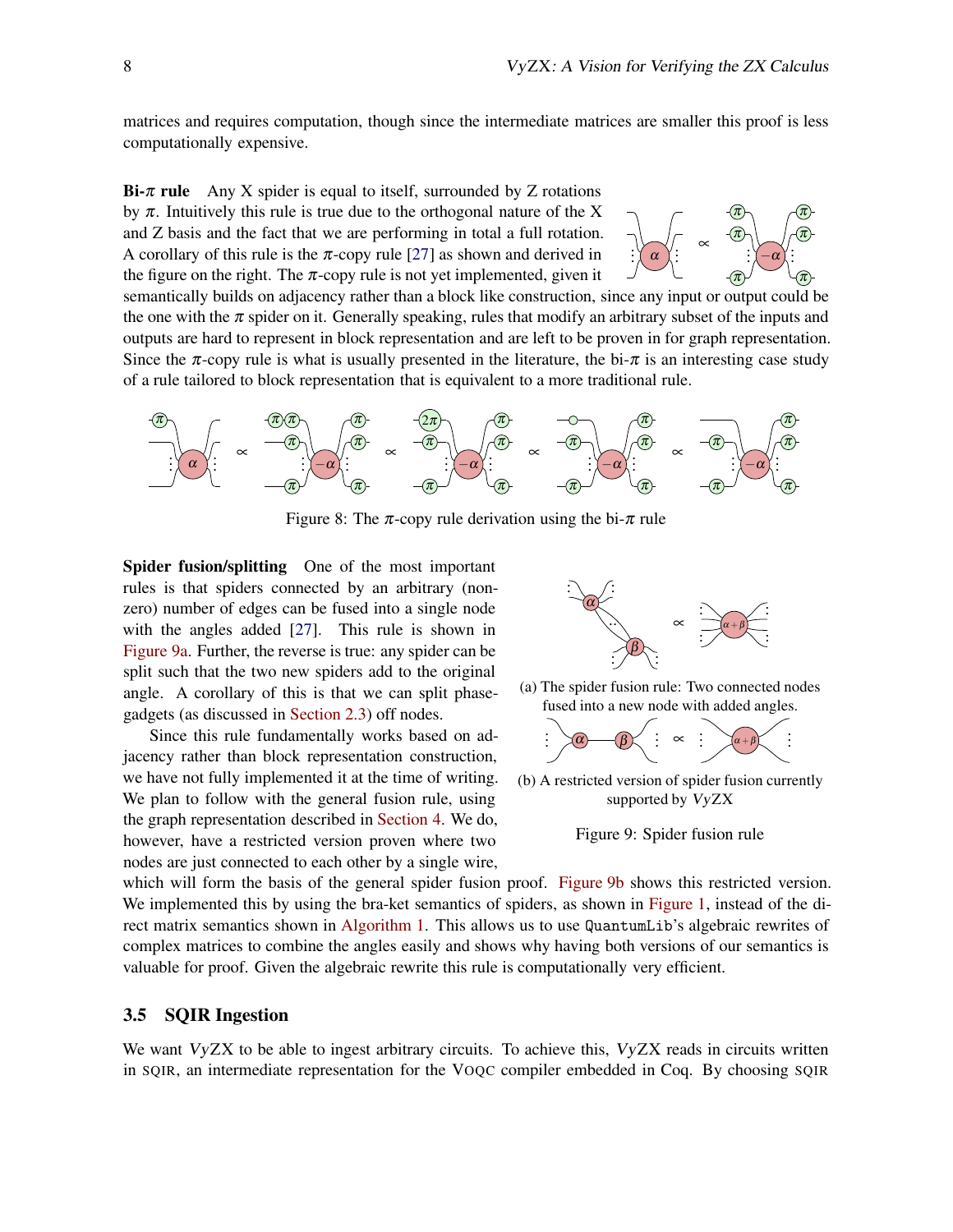we maintain interoperability with another verified compiler. SQIR represents circuits with *q* qubits as compositions of arbitrary  $x, y, z$  rotations acting on qubit *n* and CNOTs between arbitrary qubits  $n, m$ , so this transformation and its verification is not trivial.

<span id="page-8-2"></span>



(c) Constructing CNOT gate on qubits *n* and *c* for a circuit with *q* qubits (WLOG  $n < c$ )

#### Figure 10: Construction of SQIR operations in our ZX representation

Circuit ingestion works by using arbitrary swaps, meaning instead of only having swap gates that swap two adjacent qubits, we have swap gates able to swap arbitrary two qubits<sup>[3](#page-8-1)</sup>. To construct an arbitrary swap, we first build a construction to shift qubit 1 to *n*, whereby all other qubits are shifted up. We also build the inverse (i.e., shifting qubit *n* to 1). [Figure 10a](#page-8-2) shows this construction. With this we can easily construct our arbitrary SWAP gate (shift 1 to *n*, then  $n - 1$  to 1). The discussion below will be in block representation that has defined swaps (see sec [Section 3.1\)](#page-3-2) of two adjacent qubits as the composition of 3 CNOTs.

Using arbitrary swaps and shifts, we can now interpret any wire crossing. Hence, in block representation we can construct a CNOT acting on two qubits *n*,*c* by swapping one qubit next to the other qubit, applying the CNOT, and swapping back, as shown in [Figure 10c.](#page-8-2) To then convert such a circuit, VyZX converts rotations *x*,*y*,*z* into the con-

<span id="page-8-3"></span>

Figure 11: Two equal ZX diagrams, where the right diagram is deformed. Note that all connections, inputs/outputs, and qubit order are maintained.

struction shown in [Figure 10b.](#page-8-2) Composition of SQIR terms is also represented by composition in our block representation IR.

## <span id="page-8-0"></span>4 Graph Representation

As discussed in [Section 3.1,](#page-3-2) we can view diagrams in both block representation and graph representation. In graph representation, we construct ZX diagrams solely based on node adjacency. This representation brings some interesting properties that will allow us to optimize diagrams or prove further rules (as

<span id="page-8-1"></span><sup>&</sup>lt;sup>3</sup>For the implementation we chose to have an IR with first-class arbitrary swaps that will then be translated into our base block representation IR (preserving semantics) using the following constructions.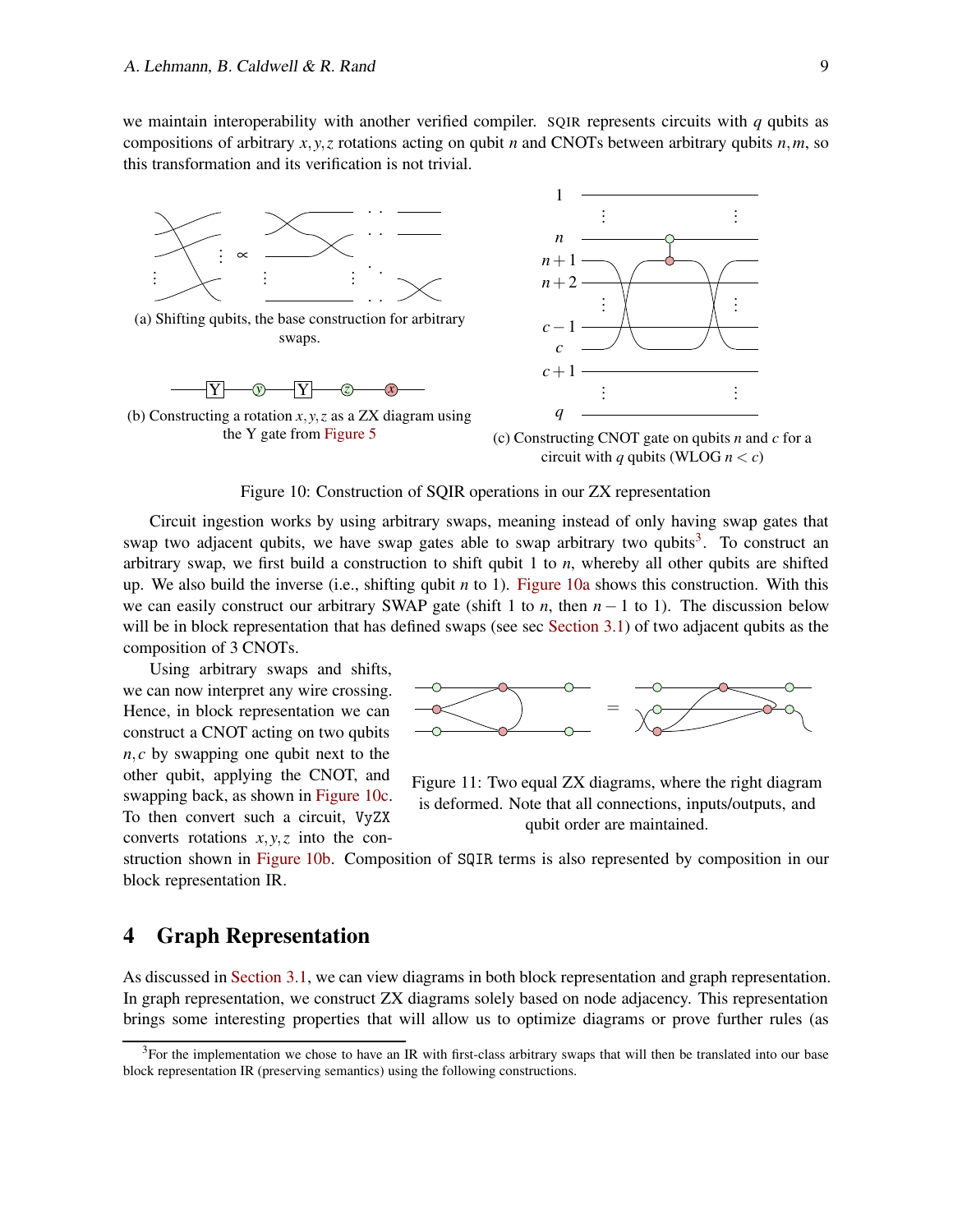mentioned in [Section 3.4\)](#page-5-2). We can see that any graph representation diagram can be deformed arbitrarily, as long as inputs and outputs are kept in order. [Figure 11](#page-8-3) illustrates this: Here, we see two ZX diagrams equal up to deformation.

One of our future goals is to add a graph representation for ZX diagrams, allowing us to act on diagrams.Creating a verified semantics for graph representation remains a work-in-progress since, fundamentally, this requires topologicallysorted graph traversal, which is a hard problem to implement in proof assistants. Further, converting graph representation diagrams into block representation is also challenging; if overcome, we could provide semantics to graph representation in terms of the corresponding block representation diagrams. We devised a method to convert to graph representation, which is a central problem. In the following, we shall outline this conversion.

Before converting into graph representation, we convert ZX diagrams into a restricted yet just as universal form; this form is similar to Duncan et al's [\[11\]](#page-12-14) graph-like form (as described in [Section 2.3\)](#page-2-4), differing only in the existence of selfloops and two or more possible links between spiders. The restrictions are as follows:

- 1. Only Hadamard edges
- 2. Only one type of spider (Z spiders)
- 3. Every spider has one input and zero to two outputs or vice-versa

Restrictions 1 & 2 are in place to make our graph more conventional (and akin to graph-like diagrams) by having nodes and edges. Restriction 3, however, is in place for ease of proving. To divide up the proofs into logical steps, there are separate intermediate representations that build up all three restrictions. These IRs exist to divide proofs into logical components and are mostly transparent. Developers, however, can choose to use less restricted forms.

Given our restricted form, our algorithm proceeds as follows: A procedure numbers all ZX diagram components (i.e. the constructors) with a unique integer. Then it proceeds to number edges of components as follows: Each component with

<span id="page-9-0"></span>

Figure 12: An example of the edge annotation algorithm. Each spider is shown with a unique node number inside of it. In the first step, all wires out of the spiders are annotated with the node numbers of

the spiders. Then when stacking nodes, those numbers are carried forward and applied to the stack constructions wires. Note that the order is preserved. We see that the outer set of numbers is carried forward upon a composition in the last step. As before,  $\uparrow$  denotes stacking and  $\leftrightarrow$  composition

*n* inputs and *m* outputs will produce a pair of lists sized *n* and *m*, where every position in the list indicates the closest fundamental component (spider or cap/cup). A non stacking/composing component with *n* inputs, *m* outputs, and node number *x* will return lists of size *n* and *m*, each with all entries being *x*.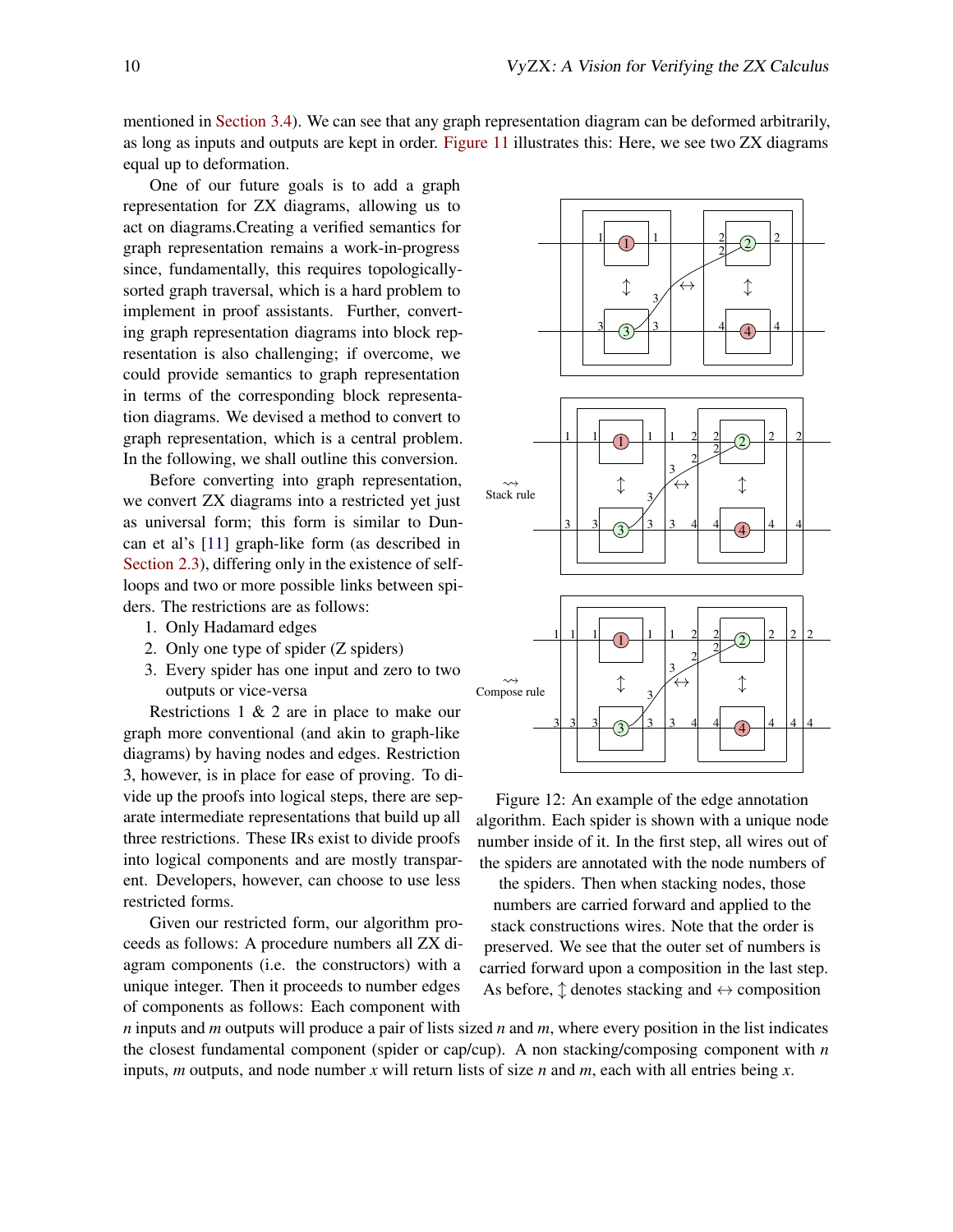#### <span id="page-10-1"></span>Algorithm 2 block representation to graph representation conversion

```
function NUMBERNODES(zx)
   assignFreshNumber(zx)
   if zx = Stack zx1 zx2 OR zx = Compose zx1 zx2 thenNumberInnerNodes(zx1)
      NumberInnerNodes(zx2)
function NUMBEREDGES(zx)
   if zx = Stack zx1 zx2 then
      (in1, out1) = NumberEdges(zx1)(in2, out2) = NumberEdges(zx2)return (in1 + in2), (out1 + out2)else if zx =Compose zx1 zx2 then
      (in1, ...) = NumberEdges(zx1)
      (, out2) = NumberEdges(zx2)
      return in1, out2
   else
      return NodeNumber(zx), NodeNumber(zx)
function CREATEEDGES(zx)
   if zx = Compose zx1 zx2 then
      (, out1) = GetEdgeNumbers(zx1)
      (in2, ...) = GetEdgeNumbers(zx2)
      for ((in, out) ∈ (out1, in2)) do \triangleright Note that out1 and in2 have the same length by construction
         AddEdge(in, out)
   if zx = Compose zx1 zx2 OR Stack zx1 zx2 then
      CreateEdges(zx1)
      CreateEdges(zx2)
```
When stacking two diagrams, the procedure concatenates respective lists, and when sequencing diagrams, it carries forward the outer lists. [Figure 12](#page-9-0) shows an example of this process. It is important to note that we treat caps and cups like spiders at this stage. Once the edge numbering is complete, we will traverse the diagram once more, and at every Compose, we will match the output edge numbers of the left diagram with the input edge numbers of the right diagram and mark each of those as an edge. Looking at our example in [Figure 12,](#page-9-0) we see wires labeled  $(1,2)$ ,  $(3,2)$ , and  $(3,4)$  bridging the main composition. We use the information from the algorithm to infer which inputs/outputs of the diagram are connected to which node by looking at the outermost annotation. So in our example, we see by looking at the outermost labels that input 1 is connected to node 1, input 2 to node 3, output 1 to node 2, and output 2 to node 4. We can then annotate the entire diagram's inputs and outputs by looking at the outermost labels. [Algorithm 2](#page-10-1) shows a pseudocode description of these processes.

## <span id="page-10-0"></span>5 Future Directions

## 5.1 Circuit extraction

Once we have converted our block representation diagrams to graph representation diagrams, we will extract these graph representation diagrams to SQIR circuits. To accomplish this, we plan to follow Backens extraction work [\[3\]](#page-12-16). Our systems should allow us to define a notion of *gflow*. This graphtheoretical property is sufficient for extracting ZX diagrams into circuits, which will be a valuable tool to verify that optimizations do not break extractability. Circuit extraction will complete the core of VyZX as now we will be able to ingest circuits, write functions over them, and extract the circuits back to SQIR.

Once we have verified optimizations and extractions, we are able to pursue a couple of interesting projects, including optimization and simulation. As we are sharing base libraries with VOQC, the natural next idea is to integrate VyZX with VOQC properly.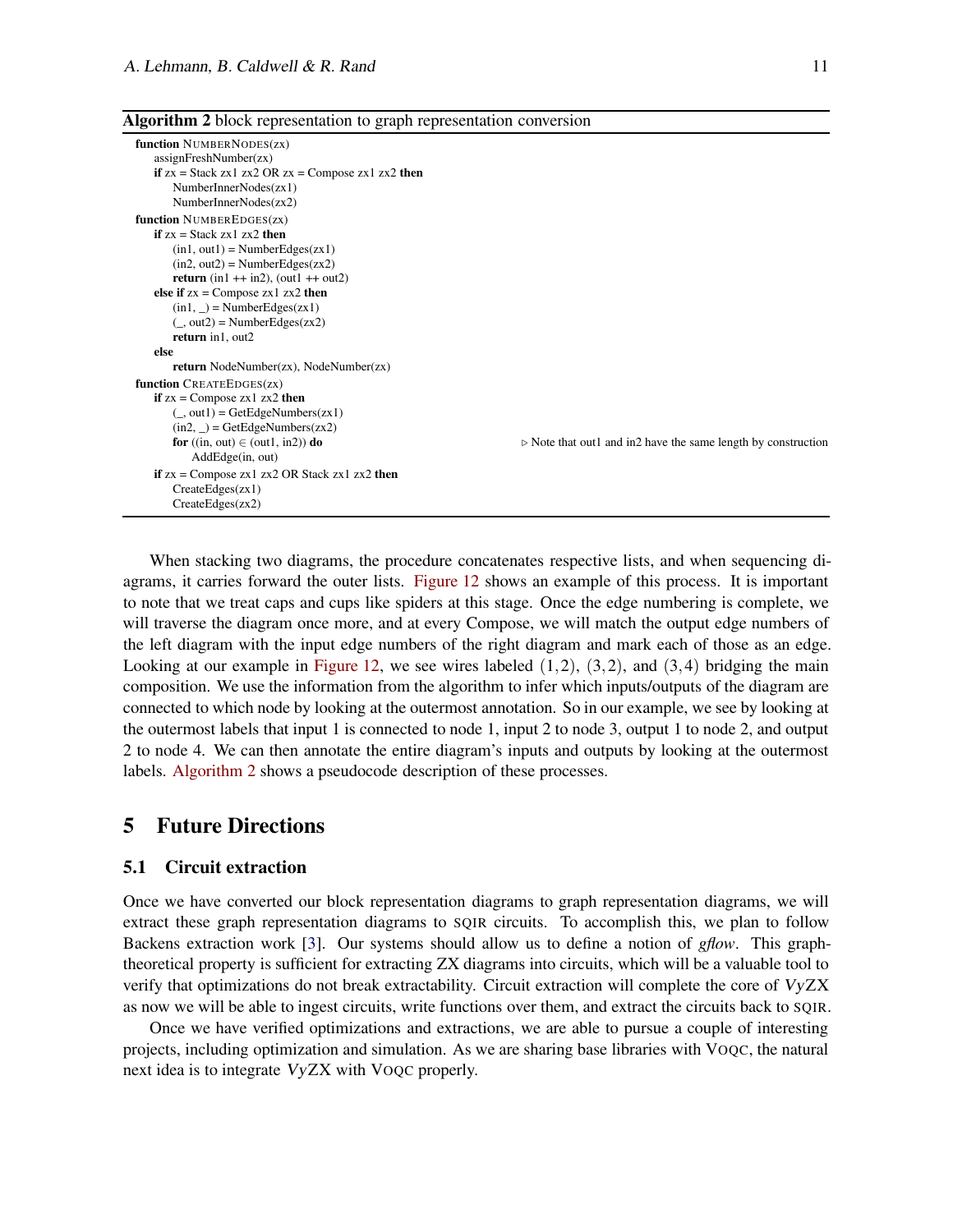## 5.2 VOQC integration

Once we complete graph representation conversion and circuit extraction, we plan to build an optimization pass using PyZX-like optimizations, as described in [Section 2.3.](#page-2-4) Instead of building a standalone optimizer, we plan on integrating our work into VOQC. Since we can ingest from (and later extract to) SQIR, we have a common IR that will allow us to have a wholly verified pipeline and interoperate with ease. It will be interesting to see whether non-ZX optimizations combined with ZX optimizations yield a benefit. VOQC has the advantage of a complete interface that allows for pass selection, allowing us to expose the ZX-based optimizations to users. Furthermore, integration into VOQC will allow us to benchmark our optimizer against other state-of-the-art optimizers like PyZX [\[16\]](#page-12-0) and Quartz [\[28\]](#page-13-9).

### 5.3 The ZH and the ZW Calculi

VyZX's design is focused exclusively on the ZX calculus, but the principles described here could easily be applied to other similar calculi such as the ZW calculus [\[12\]](#page-12-17) or ZH calculus [\[2\]](#page-12-18), which have broad applications to quantum communication the description of quantum oracles, respectively. In fact, block construct diagrams let us easily translate between various graphical calculi. The translation can be verified by Coq by a simple inductive proof over the signature for the calculus and our shared string diagram constructions. It may be of interest to develop additional optimizations based on these different calculi, and a small extension to VyZX could allow such optimizations to be verified. With the different IRs we have right now, we are confident that extensions of the calculus are easy to integrate.

## 6 Conclusion

VyZX is a formal verification framework for the ZX-calculus. Creating VyZX came with several challenges that are unique to verifying a graphical language. Finding a way to easily assign semantics to a graph is inherently difficult due to traditional graph structures not being idiomatic in proof assistants. Block representation provides an inductive description of a graph that allows for easy proof while preserving the expressiveness that graphs provide. As block representation made it challenging to write diagrams, we developed a graph representation that can act as a way to implement programs over ZX diagrams. With these two views in place, we proved several core ZX diagram equivalences and added circuit ingestion from SQIR. With all these tools in place, we believe VyZX has a future as a basis for writing programs over ZX diagrams. In particular, our next step is to build a verified circuit optimizer in the style of PyZX. The core of  $VyzX$  will continue to be improved as we approach new problems in implementing programs such as a verified circuit simulator. We are confident that with VyZX's evolution, it will provide a robust foundation for future work on the verification of graphical quantum calculi and their applications.

## Acknowledgements

This material is based upon work supported by EPiQC, an NSF Expedition in Computing, under Grant No. CCF-1730449 and the Air Force Office of Scientific Research under Grant No. FA95502110051.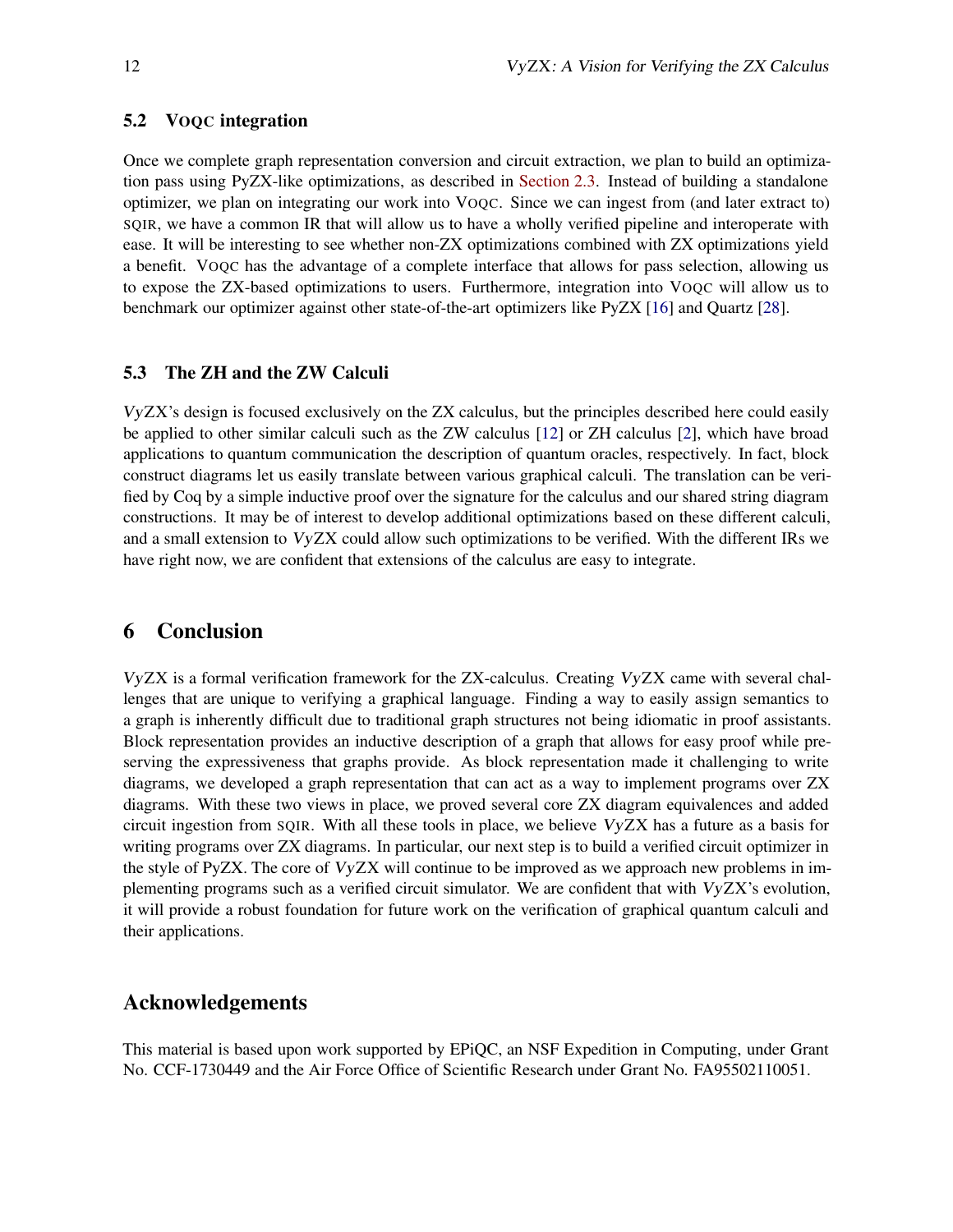## <span id="page-12-1"></span>References

- [1] Matthew Amy (2019): *Towards Large-scale Functional Verification of Universal Quantum Circuits*. Electronic Proceedings in Theoretical Computer Science 287, pp. 1–21, doi[:10.4204/eptcs.287.1.](http://dx.doi.org/10.4204/eptcs.287.1)
- <span id="page-12-18"></span>[2] Miriam Backens & Aleks Kissinger (2019): *ZH: A Complete Graphical Calculus for Quantum Computations Involving Classical Non-linearity*. Electronic Proceedings in Theoretical Computer Science 287, p. 23–42, doi[:10.4204/eptcs.287.2.](http://dx.doi.org/10.4204/eptcs.287.2)
- <span id="page-12-16"></span>[3] Miriam Backens, Hector Miller-Bakewell, Giovanni de Felice, Leo Lobski & John van de Wetering (2021): *There and back again: A circuit extraction tale*. Quantum 5, p. 421, doi[:10.22331/q-2021-03-25-421.](http://dx.doi.org/10.22331/q-2021-03-25-421)
- <span id="page-12-8"></span>[4] Niel de Beaudrap & Dominic Horsman (2020): *The ZX calculus is a language for surface code lattice surgery*. Quantum 4, p. 218, doi[:10.22331/q-2020-01-09-218.](http://dx.doi.org/10.22331/q-2020-01-09-218)
- <span id="page-12-3"></span>[5] Bob Coecke & Ross Duncan (2008): *Interacting Quantum Observables*. In Luca Aceto, Ivan Damgård, Leslie Ann Goldberg, Magnús M. Halldórsson, Anna Ingólfsdóttir & Igor Walukiewicz, editors: Automata, Languages and Programming, Springer Berlin Heidelberg, Berlin, Heidelberg, pp. 298–310, doi[:10.1007/978-3-540-70583-3\\_25.](http://dx.doi.org/10.1007/978-3-540-70583-3_25)
- <span id="page-12-13"></span>[6] Bob Coecke & Ross Duncan (2011): *Interacting quantum observables: categorical algebra and diagrammatics*. New Journal of Physics 13(4), p. 043016, doi[:10.1088/1367-2630/13/4/043016.](http://dx.doi.org/10.1088/1367-2630/13/4/043016)
- <span id="page-12-10"></span>[7] Bob Coecke, Giovanni de Felice, Konstantinos Meichanetzidis & Alexis Toumi (2020): *Foundations for Near-Term Quantum Natural Language Processing*, doi[:10.48550/ARXIV.2012.03755.](http://dx.doi.org/10.48550/ARXIV.2012.03755)
- <span id="page-12-4"></span>[8] Bob Coecke & Aleks Kissinger (2017): *Picturing Quantum Processes: A First Course in Quantum Theory and Diagrammatic Reasoning*. Cambridge University Press, doi[:10.1017/9781316219317.](http://dx.doi.org/10.1017/9781316219317)
- <span id="page-12-7"></span>[9] The Coq Development Team (2012): *The Coq Reference Manual, version 8.4*. Available electronically at <http://coq.inria.fr/doc>.
- <span id="page-12-12"></span>[10] Andrew W. Cross, Lev S. Bishop, John A. Smolin & Jay M. Gambetta (2017): *Open Quantum Assembly Language*, doi[:10.48550/ARXIV.1707.03429.](http://dx.doi.org/10.48550/ARXIV.1707.03429)
- <span id="page-12-14"></span>[11] Ross Duncan, Aleks Kissinger, Simon Perdrix & John van de Wetering (2020): *Graph-theoretic Simplification of Quantum Circuits with the ZX-calculus*. Quantum 4, p. 279, doi[:10.22331/q-2020-06-04-279.](http://dx.doi.org/10.22331/q-2020-06-04-279)
- <span id="page-12-17"></span><span id="page-12-11"></span>[12] Amar Hadzihasanovic (2015): *A Diagrammatic Axiomatisation for Qubit Entanglement*, doi[:10.48550/ARXIV.1501.07082.](http://dx.doi.org/10.48550/ARXIV.1501.07082)
- [13] Kesha Hietala, Robert Rand, Shih-Han Hung, Liyi Li & Michael Hicks (2021): *Proving Quantum Programs Correct*. In Liron Cohen & Cezary Kaliszyk, editors: 12th International Conference on Interactive Theorem Proving (ITP 2021), Leibniz International Proceedings in Informatics (LIPIcs) 193, Schloss Dagstuhl – Leibniz-Zentrum für Informatik, Dagstuhl, Germany, pp. 21:1–21:19, doi[:10.4230/LIPIcs.ITP.2021.21.](http://dx.doi.org/10.4230/LIPIcs.ITP.2021.21)
- <span id="page-12-2"></span>[14] Kesha Hietala, Robert Rand, Shih-Han Hung, Xiaodi Wu & Michael Hicks (2021): *A Verified Optimizer for Quantum Circuits*. Proc. ACM Program. Lang. 5(POPL), doi[:10.1145/3434318.](http://dx.doi.org/10.1145/3434318)
- <span id="page-12-5"></span>[15] Dominik Janzing, Pawel Wocjan & Thomas Beth (2003): *Identity check is QMA-complete*, doi[:10.48550/ARXIV.QUANT-PH/0305050.](http://dx.doi.org/10.48550/ARXIV.QUANT-PH/0305050)
- <span id="page-12-0"></span>[16] Aleks Kissinger & John van de Wetering (2020): *PyZX: Large Scale Automated Diagrammatic Reasoning*. In Bob Coecke & Matthew Leifer, editors: Proceedings 16th International Conference on Quantum Physics and Logic, Chapman University, Orange, CA, USA., 10-14 June 2019, Electronic Proceedings in Theoretical Computer Science 318, Open Publishing Association, pp. 229–241, doi[:10.4204/EPTCS.318.14.](http://dx.doi.org/10.4204/EPTCS.318.14)
- <span id="page-12-15"></span>[17] Aleks Kissinger & John van de Wetering (2020): *Reducing the number of non-Clifford gates in quantum circuits*. Physical Review <sup>A</sup> 102(2), doi[:10.1103/physreva.102.022406.](http://dx.doi.org/10.1103/physreva.102.022406)
- <span id="page-12-9"></span>[18] Aleks Kissinger & John van de Wetering (2021): *Simulating quantum circuits with ZX-calculus reduced stabiliser decompositions*, doi[:10.48550/ARXIV.2109.01076.](http://dx.doi.org/10.48550/ARXIV.2109.01076)
- <span id="page-12-6"></span>[19] Xavier Leroy (2009): *Formal Verification of a Realistic Compiler*. Commun. ACM 52(7), p. 107–115, doi[:10.1145/1538788.1538814.](http://dx.doi.org/10.1145/1538788.1538814)